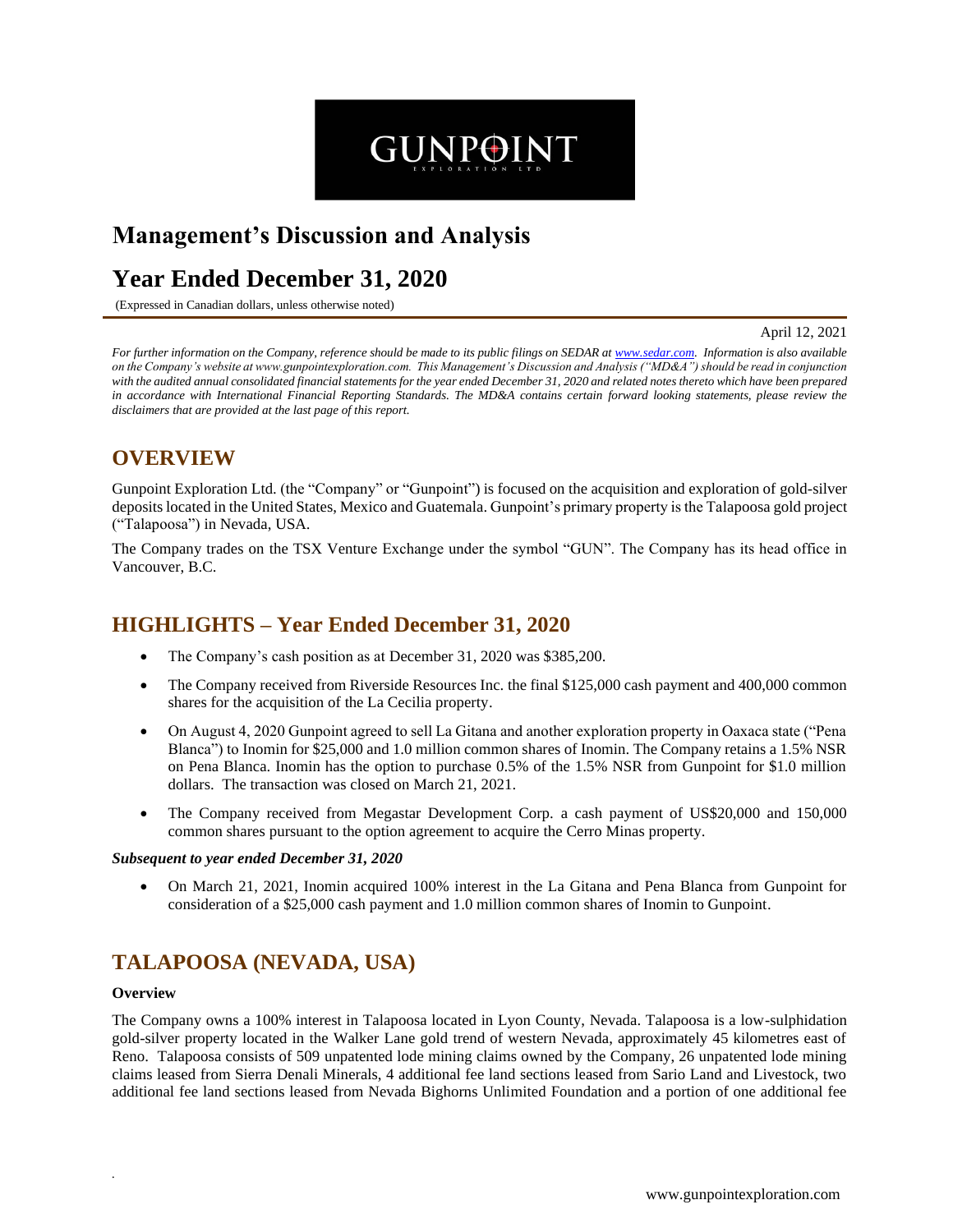land section owned by American Gold Nevada. The total land package for the property is contiguous and covers 14,870 acres. The unpatented lode mining claims are administered by the Bureau of Land Management.

Talapoosa has a National Instrument 43-101 compliant resource estimate hosting a measured and indicated resource of 632,000 ounces of gold (23.1 million tons at a grade of 0.035 oz/t AuEq) and an inferred resource of 326,000 ounces of gold (12.6 million tons at a grade of 0.033 oz/t AuEq) using a cut-off of 0.015 oz/t gold equivalent.

During 2011, the Company completed 15 core holes totaling 3,251 meters at Talapoosa. With the 2011 drill data, the Company re-modeled and re-interpreted the resource with independent consultants. In 2013, Tetra Tech WEI Inc. ("Tetra Tech") provided an updated NI 43-101 resource estimate adding approximately 380,000 ounces of gold and 5.4 million ounces of silver compared to the previous NI 43-101 resource estimate. Set out in the table below is the updated Measured and Indicated Resource Estimate by Tetra Tech:

| Cutoff   | Ore Type                | Category             | <b>Tonnes</b> | Grade    | Grade    | Contained | Contained  |
|----------|-------------------------|----------------------|---------------|----------|----------|-----------|------------|
| Au $g/t$ |                         |                      |               | Au $g/t$ | Ag $g/t$ | gold      | silver     |
|          |                         |                      |               |          |          | (ounces)  | (ounces)   |
| 0.45     | Oxide                   | Measured             | 2,835,890     | .29      | 18,96    | 117,253   | 1,728,323  |
| 0.45     | Sulphide                | Measured             | 12,741,180    | 1.22     | 16.50    | 501,215   | 6,760,763  |
| 0.45     | Oxide                   | Indicated            | 1,280,900     | 1.10     | 14.25    | 45,328    | 586.999    |
| 0.45     | Sulphide                | Indicated            | 11,504,500    | 0.94     | 12.36    | 349,005   | 4,573,274  |
| 0.45     | Oxide                   | Total M&I            | 4,116,870     | 1.23     | 17.49    | 162,581   | 2,315,321  |
| 0.45     | Sulphide                | Total M&I            | 24, 245, 860  | 1.09     | 14.54    | 850,220   | 11,334,037 |
| 0.45     | Oxide<br>$+$            | <b>Total M&amp;I</b> | 28,362,500    | 1.11     | 14.97    | 1,012,802 | 13,649,358 |
|          | <b>Sulphide</b>         |                      |               |          |          |           |            |
| 0.45     | Oxide<br>$\blacksquare$ | <b>Inferred</b>      | 10,159,000    | 0.72     | 6.65     | 233.532   | 2,172,766  |
|          | Sulphide                |                      |               |          |          |           |            |

*(1) Prepared in accordance with NI 43-101 and the Canadian Institute of Mining, Metallurgy and Petroleum classification system*

*(2) The 2013 resource model used ordinary kriging grade estimate within a three-dimensional block model with mineralized zone defined by wireframed solids*

*(3) Resource estimate was completed in imperial units with the following conversions:*

- *1 gram/tonne = 0.0291667 troy oz/short ton*
- *1tonnes = 1.10231 short ton*

*(4) A base cutoff grade of 0.45 g/t Au was used for reporting resources*

*(5) Capping was implemented for gold grades at 23.52 g/t and silver grades at 329.14 g/t*

#### **Option agreement – Timberline Resources Corporation**

On April 1, 2015, the Company granted Timberline Resources Corporation ("Timberline") an option ("Option") to acquire from Gunpoint's subsidiary, American Gold Capital US Inc. ("American Gold"), a 100% interest in Talapoosa. In consideration for the option, Timberline paid US\$300,000 and issued 2.0 million common shares of Timberline to American Gold.

Pursuant to the Agreement, Timberline had until September 12, 2017 to exercise the Option to acquire a 100% interest in Talapoosa (the "Option Period"). Timberline could exercise the Option by making a US\$10.0 million cash payment to American Gold. For a period of five years after Timberline exercised the Option, Timberline was required to pay American Gold an additional US\$10.0 million (payable in cash and Timberline common shares) if the daily price of gold averaged US\$1,600 per ounce or greater for a period of ninety consecutive trading days. American Gold retains a 1% net smelter royalty("NSR") on Talapoosa which Timberline can purchase for US\$3.0 million.

On August 10, 2015, Timberline filed a "Preliminary Economic Assessment on the Talapoosa Project" ("PEA") on SEDAR (for further details, please see the full PEA on www.sedar.com.). At a 5% discount rate, the PEA indicated an after-tax NPV of US\$136 million and 39% IRR at US\$1,150/oz gold and US\$16/oz silver.

On October 20, 2016, the Option Agreement was amended. The Company agreed to extend the Option ("Extended Option") 18 months to March 31, 2018. In consideration for the Extended Option, Timberline paid US\$1 million and issued one million common shares to the Company. In addition, Timberline's repurchase option for the Company's 1% NSR was terminated.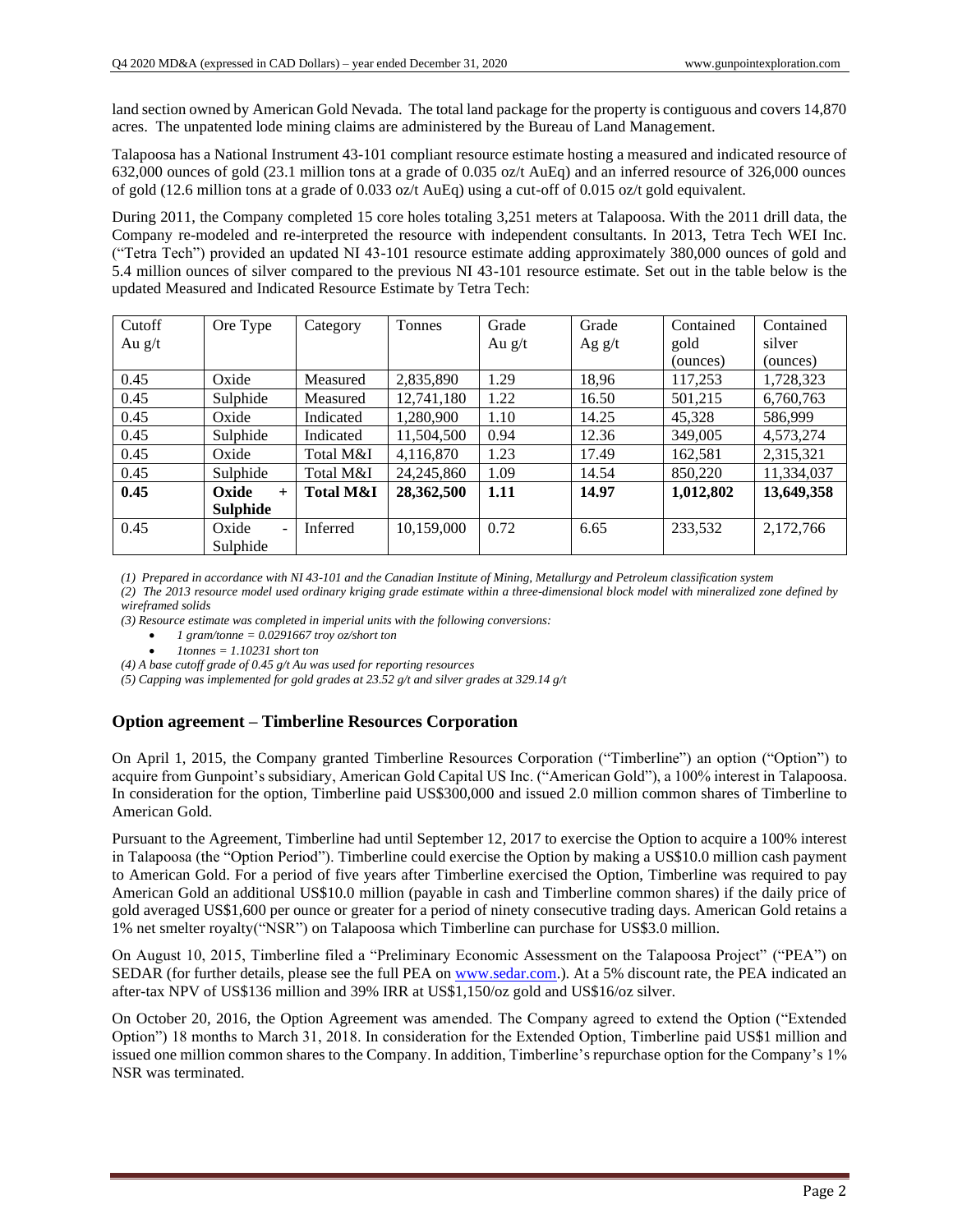Timberline did not make the option payment due March 31, 2018 to Gunpoint. Timberline's option to acquire Talapoosa was terminated and 100% ownership reverted back to the Company. During the Option Period, Gunpoint received US\$1.3 million and 3.0 million common shares of Timberline.

As at December 31, 2020, the market value of Gunpoint's 3.0 million common shares of Timberline was \$1,350,000 (December 31, 2019 - \$285,000).

# **OTHER EXPLORATION PROJECTS**

#### **Le Cecilia (Sonora State, Mexico)**

In 2010, the Company acquired the La Cecilia Project ("La Cecilia") from Chesapeake Gold Corp. ("Chesapeake") together with three other properties for consideration that resulted in Chesapeake becoming a majority shareholder. Chesapeake currently owns 74% of the Company.

On January 31, 2017, the Company entered into an agreement ("Option Agreement") with Riverside Resources Inc. ("Riverside") whereby Riverside was granted an option to acquire a 100% interest in La Cecilia.

Pursuant to the Option Agreement, Riverside can acquire a La Cecilia by making \$250,000 in cash payments and issuing one million Riverside common shares to the Company over three years per following schedule:

- A payment of \$10,000 upon execution of the Option Agreement; (Received);
- A \$15,000 cash payment and issuance of 100,000 common shares of Riverside concurrent with the execution of registerable agreement in Mexico ("the Effective Date") (Received);
- A \$25,000 cash payment and issuance of 200,000 common shares of Riverside on or before the first anniversary of the Effective Date; (Received);
- A \$75,000 cash payment and issuance of 300,000 common shares of Riverside on or before the second anniversary of the Effective Date; (Received), and
- A \$125,000 cash payment and issuance of 400,000 common shares of Riverside on or before the third anniversary of Effective Date; (Received)

Riverside has completed the acquisition of La Cecilia. In total, Gunpoint received \$250,000 and 1.0 million common shares of Riverside. The Company has recorded La Cecilia at nil value due to a previous impairment. The consideration received from Riverside was recognised as income.

In September 2020, Riverside spun out their Penoles project in Mexico by way of a plan of arrangement issuing common shares of Capitan Mining Inc. ("Capitan") to existing Riverside shareholders. Capitan is a new public company on the TSX Venture Exchange. Gunpoint received 259,399 Capitan shares. As at December 31, 2020, the fair market value of the Capitan shares was \$68,741 and recorded as an unrealized gain on investment.

#### **La Gitana (Oaxaca State, Mexico)**

The Company owns a 100% interest in the La Gitana property located in Oaxaca State, Mexico ("La Gitana"). La Gitana is a large low sulphidation epithermal system hosting precious metals mineralization that is both structurally and lithologically controlled. During 2005 and 2006, Chesapeake completed 40 diamond drill holes comprising 8,462 meters on La Gitana. The drill program primarily tested Cerro di Oro, a 1.5 kilometer long, northwest trending, structurally-controlled, epithermal system where gold-silver mineralization is found as high-grade shoots in a set of northwest trending, sub-vertical structures, and as low-grade disseminations within broad zones of quartz stockworks and breccias.

On June 4, 2019, the Company received a \$10,000 cash payment pursuant to a non-binding letter of intent ("LOI") with Inomin Mines Inc. ("Inomin") to sell its 100% interest in the La Gitana. Pursuant to the LOI, Inomin has an option to acquire a 100% interest in La Gitana in consideration for \$300,000 in cash payments and issuing 2,000,000 common shares as follows:

• A payment of \$10,000 on signing the LOI; (Received)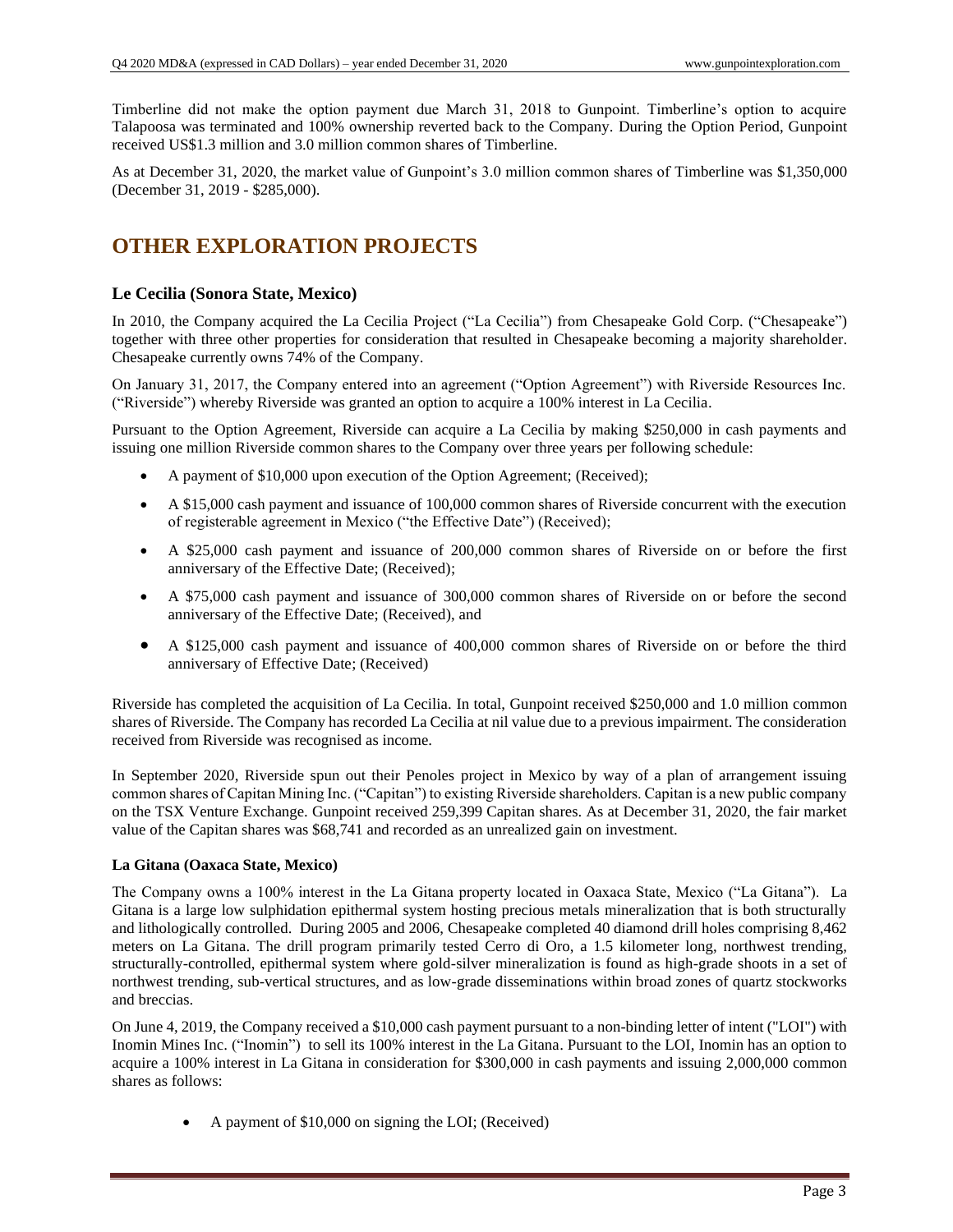- A payment of \$25,000 and 150,000 shares following execution of a definitive agreement;
- A payment of \$50,000 and 250,000 shares on first anniversary;
- A payment of \$65,000 and 450,000 shares on second anniversary;
- A payment of \$75,000 and 500,000 shares on third anniversary; and
- A payment of \$75,000 and 650,000 shares on fourth anniversary.

The definitive agreement was dependent on a surface agreement being finalized with the Santa Maria Lachixonace community ("Ejido"). The Company was unable to reach an agreement with the Ejido. On August 4, 2020, Gunpoint agreed to sell La Gitana and another exploration property Pena Blanca ("Pena Blanca") in Oaxaca state to Inomin for \$25,000 and 1.0 million common shares of Inomin. The Company will retain a 1.5% NSR on Pena Blanca. Inomin has the option to purchase 0.5% of the 1.5% NSR from Gunpoint for \$1.0 million dollars.

In March, 2021, the TSX Venture Exchange approved the transaction and the Company received the cash and share consideration for the two properties.

#### **Cerro Minas (Oaxaca State, Mexico)**

The Cerro Minas Project ("Cerro Minas") is located 130 kilometers southwest of Oaxaca City and comprises 899 hectares. The mineralization at Cerro Minas consists of skarn and polymetallic replacement zones with silver, copper, zinc, lead and locally gold. Previous exploration identified two mineralized zones, La Reyna and La Fe, associated to the contact of an intermediate intrusion within a sequence of Cretaceous limestones and shales converted to marble and hornfels.

On October 16, 2019, the Company entered into an agreement ("Option Agreement") with Megastar Development Corp. ("Megastar") whereby Megastar was granted an option to acquire a 100% in Cerro Minas. Pursuant to the Option Agreement, Megastar can acquire Cerro Minas by making US\$100,000 in cash payments and issuing 800,000 Megastar common shares to the Company over three years per the following schedule:

- A payment of US\$10,000 and 100,000 common shares of Megastar on the Effective Date (Received).
- A US\$20,000 cash payment and 150,000 common shares of Megastar on or before the first anniversary of the Effective Date (Received);
- A US\$30,000 cash payment and 250,000 common shares of Megastar on or before the second anniversary of the Effective Date; and
- A US\$40,000 cash payment and 300,000 common shares of Megastar on or before the third anniversary of the Effective Date.

Gunpoint retains a 1.5% net smelter return royalty on Cerro Minas. Megastar has the option to purchase a 0.5% net smelter royalty for US\$1.0 million dollars. Megastar is responsible for the property taxes and holding costs (including surface right agreement) to maintain Cerro Minas in good standing during the term of the Option Agreement.

#### **El Escorpion (Guatemala)**

Cheseapeake has an option to purchase the El Escorpion property ("El Escorpion"), a 900 hectare concession in eastern Guatemala. To earn a 100% interest in El Escorpion, Chesapeake agreed to pay US\$351,000 in option payments over 5 years. A 1% NSR can be purchased for US\$585,000.

El Escorpion is located 85 kilometers by paved road southeast of Guatemala City. El Escorpion is situated seven kilometers southwest and along trend of Pan American Silver's Escobal deposit which has a NI 43-101 compliant indicated mineral resource of 367 million ounces of silver grading  $422 \frac{g}{t}$ , plus 37 million ounces of silver grading 254 g/t in the inferred category. Mineralization at Escobal is associated with steeply dipping and northeast-southwest trending intermediate sulfidation epithermal silver rich quartz veins with significant values in gold, lead and zinc. The Escobal land package completely surrounds El Escorpion.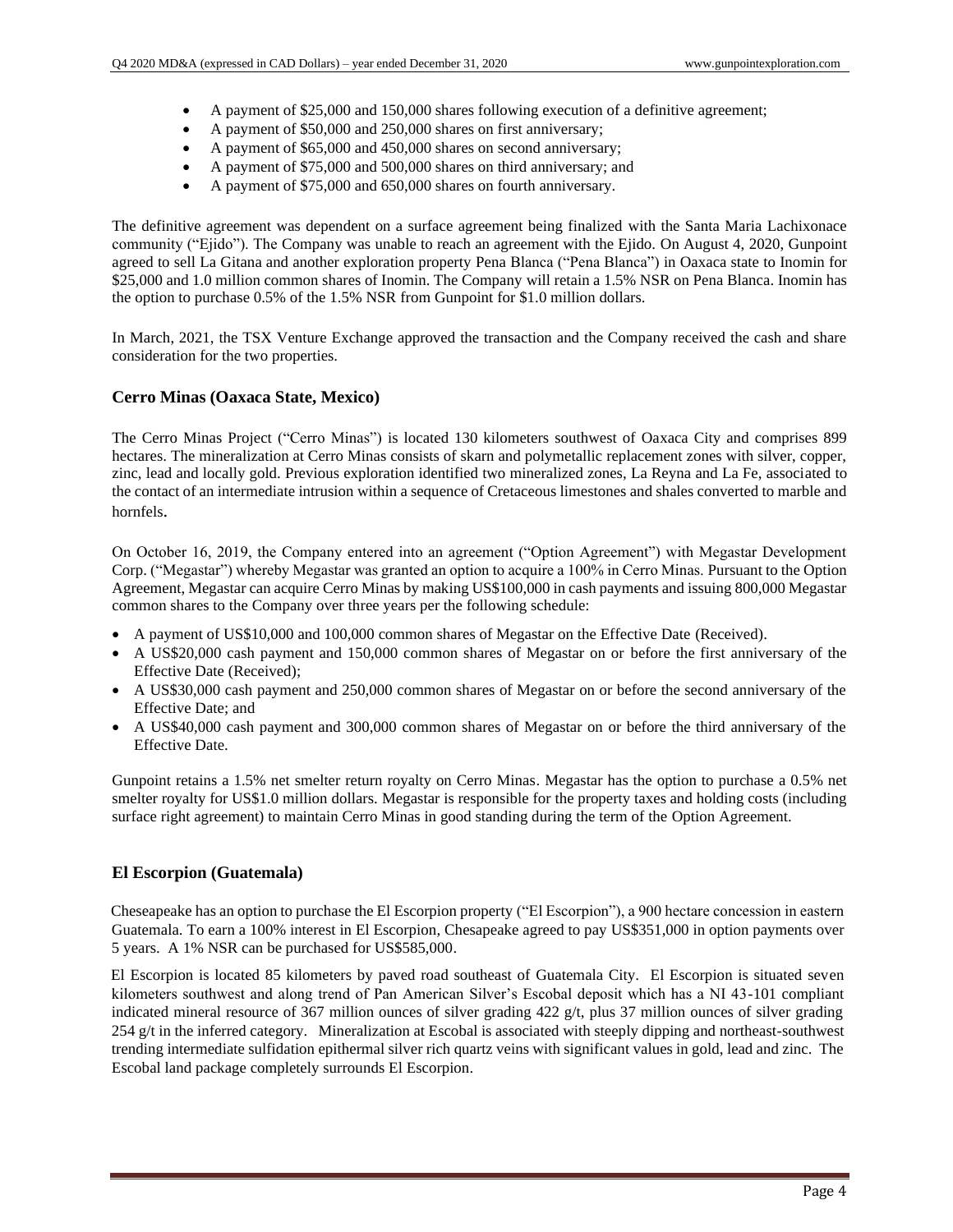The Company acquired a 100% interest in El Escorpion by issuing 500,000 common shares of Gunpoint to Chesapeake and assuming the remaining property payments to the concession owner. To date, the vendor has received US\$331,000 of the US\$351,000 purchase price.

If Chesapeake elects to purchase the existing 1.0% NSR, Chesapeake will be granted a 0.5% NSR royalty. In addition, Gunpoint will issue 1.0 million common shares to Chesapeake in the event a NI 43-101 measured and indicated resource estimate of 1.0 million gold equivalent ounces is defined on El Escorpion.

On August 19, 2015, the Ministry of Energy and Mines granted title for the El Escorpion concessions. In late 2016, the Constitutional Court of Guatemala temporarily suspended permits for several mineral concessions in the country including El Escorpion. The Constitutional Court is seeking a review of the stakeholder engagement process. Gunpoint has initiated a follow up consultation with the local community to support the cancellation of the suspension. The vendor has agreed to an extension of the final payment of US\$20,000 to purchase El Escorpion until the exploration suspension is lifted.

# **SUMMARY OF CONSOLIDATED LOSS**

| <b>In \$000s</b>                        | <b>Year Ended</b><br><b>December 31, 2020</b> | <b>Year Ended</b><br><b>December 31, 2019</b> | <b>Year Ended</b><br><b>December 31, 2018</b> |  |
|-----------------------------------------|-----------------------------------------------|-----------------------------------------------|-----------------------------------------------|--|
| Exploration                             | \$<br>(2.9)                                   | \$<br>(23.0)                                  | \$<br>(1.7)                                   |  |
| General & administration $(1)$          | (139.6)                                       | (132.6)                                       | (80.8)                                        |  |
| Share-based compensation                | (38.9)                                        | (73.3)                                        | (72.6)                                        |  |
|                                         | (181.4)                                       | (228.9)                                       | (155.1)                                       |  |
| Finance cost (net)                      | (36.4)                                        | (36.1)                                        | (36.0)                                        |  |
| Foreign exchange gain (loss)            | (14.2)                                        | (88.4)                                        | 66.3                                          |  |
| <b>Impairment PPE</b>                   |                                               |                                               | (571.2)                                       |  |
| Unrealized gain (loss) on investment    | 1,510.9                                       | (95.1)                                        | (601.3)                                       |  |
| Other income (expenses)                 | 229.3                                         | 173.4                                         | 90.7                                          |  |
| Net income (loss) before tax            | 1,508.2                                       | (275.1)                                       | (1,206.6)                                     |  |
| Deferred income tax recovery            |                                               |                                               | 78.7                                          |  |
| Net income (loss) after tax             | 1,508.2                                       | (275.1)                                       | (1,127.9)                                     |  |
| Total assets                            | 8,112.5                                       | 6,506.6                                       | 6,707.3                                       |  |
| Non current financial liabilities       | 1,032.0                                       | 1,035.1                                       | 1,057.5                                       |  |
| Basic/Diluted earnings (loss) per share | 0.03                                          | (0.01)                                        | (0.03)                                        |  |

 $1$ General and administration ("G&A") consists of general and administrative expenses and professional fees

The Company incurred net income of \$1,508,200 for the year ended December 31, 2020, compared to a net loss of \$275,100 in 2019 and a net loss of \$1,127,900 in 2018. The fluctuation of net income over the past three years was due to differences in general & administration expenses ("G&A"), share-based compensation, foreign exchange gain (loss), impairment, unrealized gain (loss) on investments, mineral property joint venture payments, other income, and deferred tax recovery. The unrealized gain on investments of \$420,700 in Q4 2020 was the same as Q3 2020.

The Company incurred \$139,600 of general and administration costs in 2020 compared to \$132,600 in 2019, and \$80,800 in 2018. The higher G&A costs are mostly due to the office/warehouse leased in Reno, Nevada and professional fees in re-negotiating the extended terms of the underlying land agreements for Talapoosa.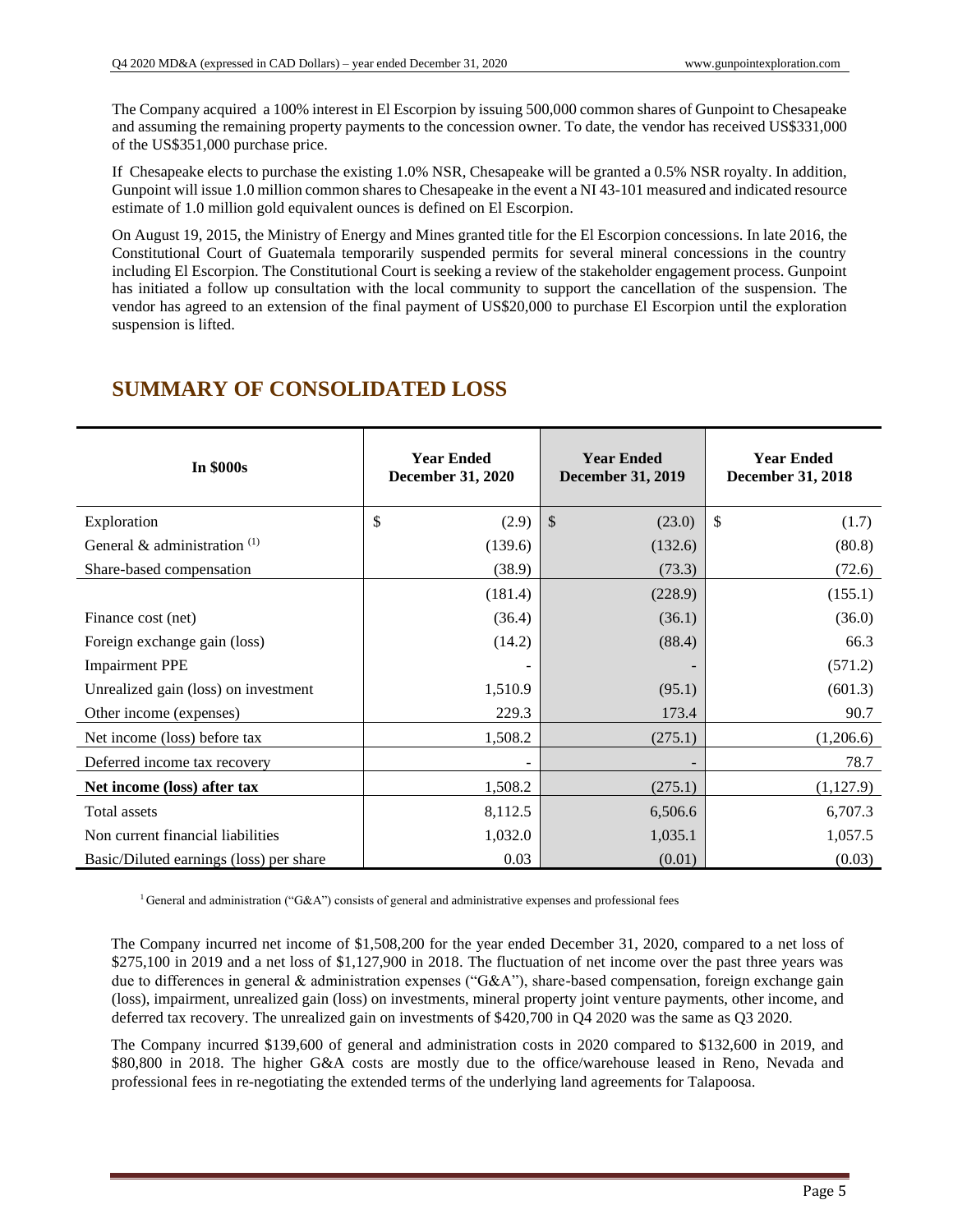The Company recognized a share-based compensation expense of \$38,900 in the current year compared to an expense of \$73,300 in 2019 and \$72,600 in 2018. The higher expense in 2019 and 2018 was due to granting share options in April 2018.

The Company had an unrealized gain on investments of \$1,510,900 compared to a loss of \$95,100 in 2019, and a loss of \$601,300 in 2018. The investment gain is due to the increase in market value from the Company's equity holdings in Timberline, South Atlantic Gold, Riverside, Megastar, and Capitan.

A foreign exchange loss of \$14,200 was recognized for the year ended December 31, 2020 compared to an exchange loss of \$88,400 in 2019, and a gain of \$66,300 in 2018. The change in foreign exchange gain or loss was due to the fluctuation of the foreign exchange rates though the years.

The Company recognized an impairment loss of \$571,200 on the El Escorpion project in 2018 due to the uncertainty of permitting status. This was a one time event not occurring in 2020 or 2019.

In addition, deferred income tax recovery also differentiated from 2018 to 2020. In 2020 and 2019, the Company has a non-cash deferred income tax recovery of \$nil, compared to a deferred income tax recovery of \$78,700 in 2018, The deferred income tax recovery was driven by the difference between the tax basis and accounting basis of the assets and liabilities.

During the current year, the Company received the final payment of \$125,000 cash and 400,000 common shares from Riverside pursuant to the La Cecilia agreement. In addition, the Company received US\$20,000 cash and 150,000 common shares from Megastar pursuant to the Cerro Minas agreement.

The Company received 259,399 new common shares of Capitan Mining Inc ("Capitan"). The fair market value of the Capitan shares as at December 31, 2020 was \$68,741 and recorded as an unrealized gain on investment.

Total assets increased from 2018 and 2019 due to increase in long term investments from improve capital markets conditions. Non-current financial liabilities fluctuate dependent on intercompany loan transaction and foreign exchange revaluation with its parent company, Chesapeake Gold Corp.

| In $$000s$                               | 3mths<br><b>31-Dec-20</b> | 3mths<br>30-Sep-20 | 3mths<br>$30 - Jun-20$   | 3mths<br>31-Mar-20 | 3mths<br>31-Dec-19 | 3mths<br>30-Sep-19 | 3mths<br>30-Jun-19 | 3mths<br>31-Mar-19 |
|------------------------------------------|---------------------------|--------------------|--------------------------|--------------------|--------------------|--------------------|--------------------|--------------------|
| Exploration                              | (1.8)                     | (0.1)              | (0.4)                    | (0.6)              | (19.0)             | (1.7)              | (1.2)              | (1.1)              |
| Net gain (loss) before taxes             | 382.3                     | 805.4              | 288.8                    | 31.7               | (124.6)            | (16.0)             | (243.0)            | 108.5              |
| Deferred income tax recovery             | -                         | ۰                  | $\overline{\phantom{a}}$ | ۰                  |                    |                    | -                  |                    |
| Net (loss) income after taxes            | 382.3                     | 805.4              | 288.8                    | 31.7               | (124.6)            | (16.0)             | (243.0)            | 108.5              |
| Total comprehensive (loss)<br>income     | 382.3                     | 805.4              | 288.8                    | 31.7               | (124.6)            | (16.0)             | (243.0)            | 108.5              |
| Basic/Diluted (loss) income<br>per share | 0.01                      | 0.02               | 0.01                     | 0.00               | (0.00)             | (0.00)             | (0.01)             | 0.00               |
| Total assets                             | 8,112.5                   | 7.701.3            | 6,889.0                  | 6.600.3            | 6,506.8            | 6,613.5            | 6,608.2            | 6,828.7            |

#### *Consolidated quarterly loss – 8 quarters historic trend*

#### *Three months ended December 31, 2020 vs. all prior quarters historically.*

The Company incurred net income of \$382,300 for the three months ended December 31, 2020. With the exception of Q3, 2020, the fourth quarter realized the second highest income compared to Q1 and Q2, 2020 and all the historic quarters in 2019. The current quarter's income was realized due to an unrealized gain on investments of \$420,700 the same as Q3, 2020.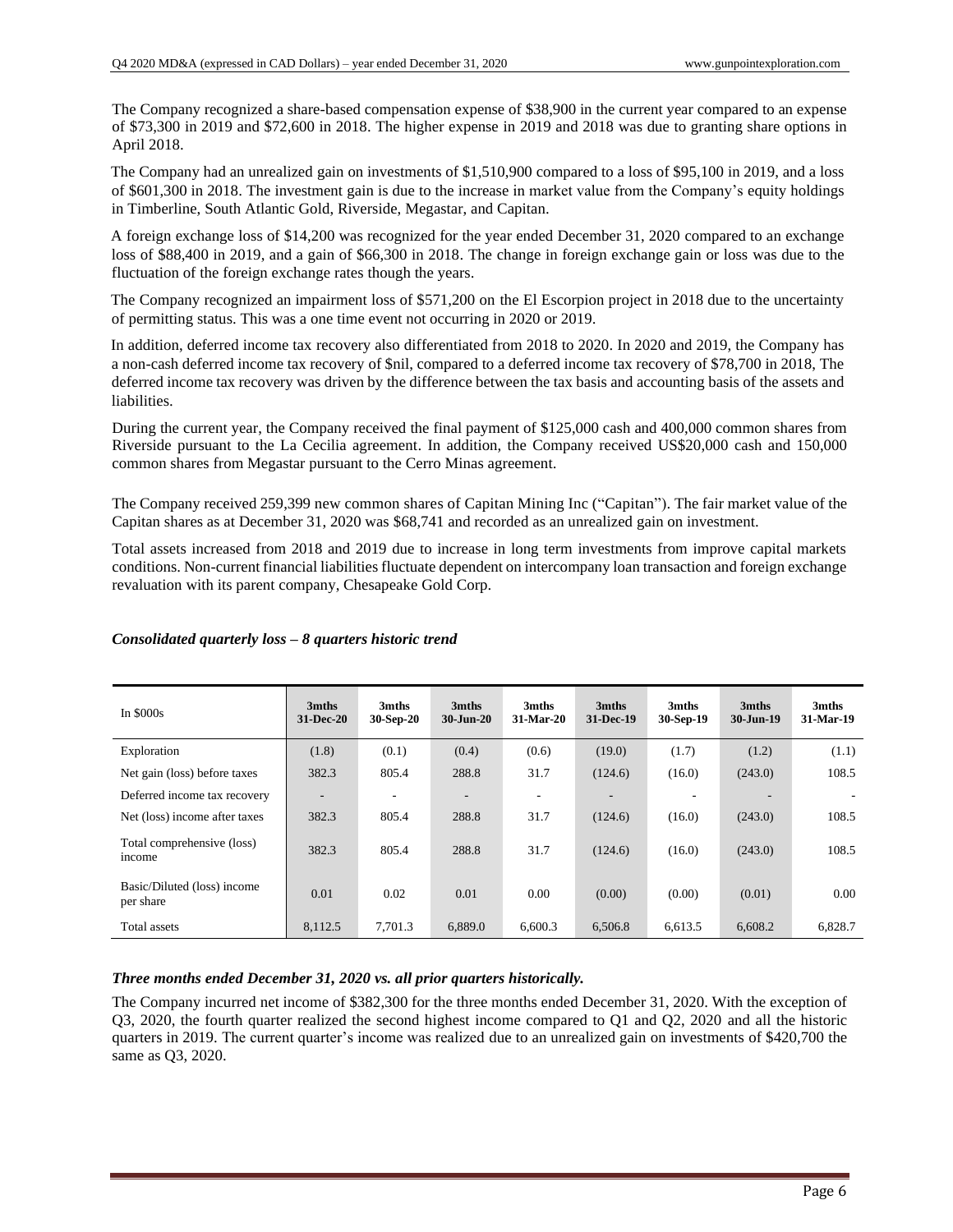During the current year, the Company's corporate activities were focused on coordinating due diligence for third parties interested in Talapoosa and completing the sale of La Gitana and Pena Blanca. The Company continued to maintain its La Gitana, Pena Blanca Rio Minas and El Escorpion properties in good standing for joint venture or divesture.

Total assets increased over the past fiscal years due to the increase in market value from the Company's equity holdings in Timberline, South Atlantic Gold, Riverside, Megastar, and Capitan, offset by funding the Company's corporative activities and maintaining its mineral properties in good standing.

# **LIQUIDITY AND CAPITAL RESOURCES**

| <b>In \$000s</b>                                | <b>December 31, 2020</b> | <b>December 31, 2019</b> | <b>December 31, 2018</b> |
|-------------------------------------------------|--------------------------|--------------------------|--------------------------|
| Cash inflow (outflow) from operating activities | (106.7)                  | (38.1)                   | (40.5)                   |
| Cash inflow (outflow) from investing activities | (144.4)                  | (246.9)                  | (255.8)                  |
| Foreign exchange impact on cash                 | (17.2)                   | (133.8)                  | 89.0                     |
| Net cash flows                                  | (268.3)                  | (418.8)                  | (207.3)                  |
| Cash balance                                    | 385.2                    | 653.5                    | 1.072.3                  |

As at December 31, 2020, the Company has a net working capital deficiency of \$664,200 compared to a deficiency of \$328,800 at December 31, 2019. The decrease in net working capital is due to a declining cash balance from operating expenses and property holding costs, offset by the Riverside \$125,000 cash payment and 400,000 common shares and the Megastar US\$20,000 cash payment and 150,000 common shares received.

Cash outflow from operating activities for the year ended December 31, 2020 were largely due timing differences of expenses and working capital items.

Cash outflow from investing activities for the year ended December 31, 2020 was \$144,400 compared to an outflow of \$246,900 in 2019. The cash outflow was largely related to Talapoosa's underlying property payments and maintaining the Company's properties in good standing. This amount was netted against cash received from option agreements of \$151,000.

The Company's ability to continue as a going concern is dependent on the corporate ability to raise funds. The Company has placed its mineral properties on care and maintenance until the Company can obtain additional financing.

| <b>Contractual Obligations</b> | <b>Total</b> | Less than 1<br>vear |   | 1-3 years |  | 3-5 years |                          | More than 5<br>years |
|--------------------------------|--------------|---------------------|---|-----------|--|-----------|--------------------------|----------------------|
| Decommissioning                |              |                     |   |           |  |           |                          |                      |
| obligation                     | 211.4        |                     | - |           |  |           | $\sim$                   | 211.4                |
|                                | 211.4        |                     | - |           |  |           | $\overline{\phantom{0}}$ | 211.4                |

The following table reflects the Company's aggregate contractual commitments as of December 31, 2020:

# **SHAREHOLDERS' EQUITY**

As at December 31, 2020 and the date of this report the Company had 43,501,600 shares issued and outstanding.

As at December 31, 2020 and the date of this report, the Company did not have any share purchase warrants outstanding.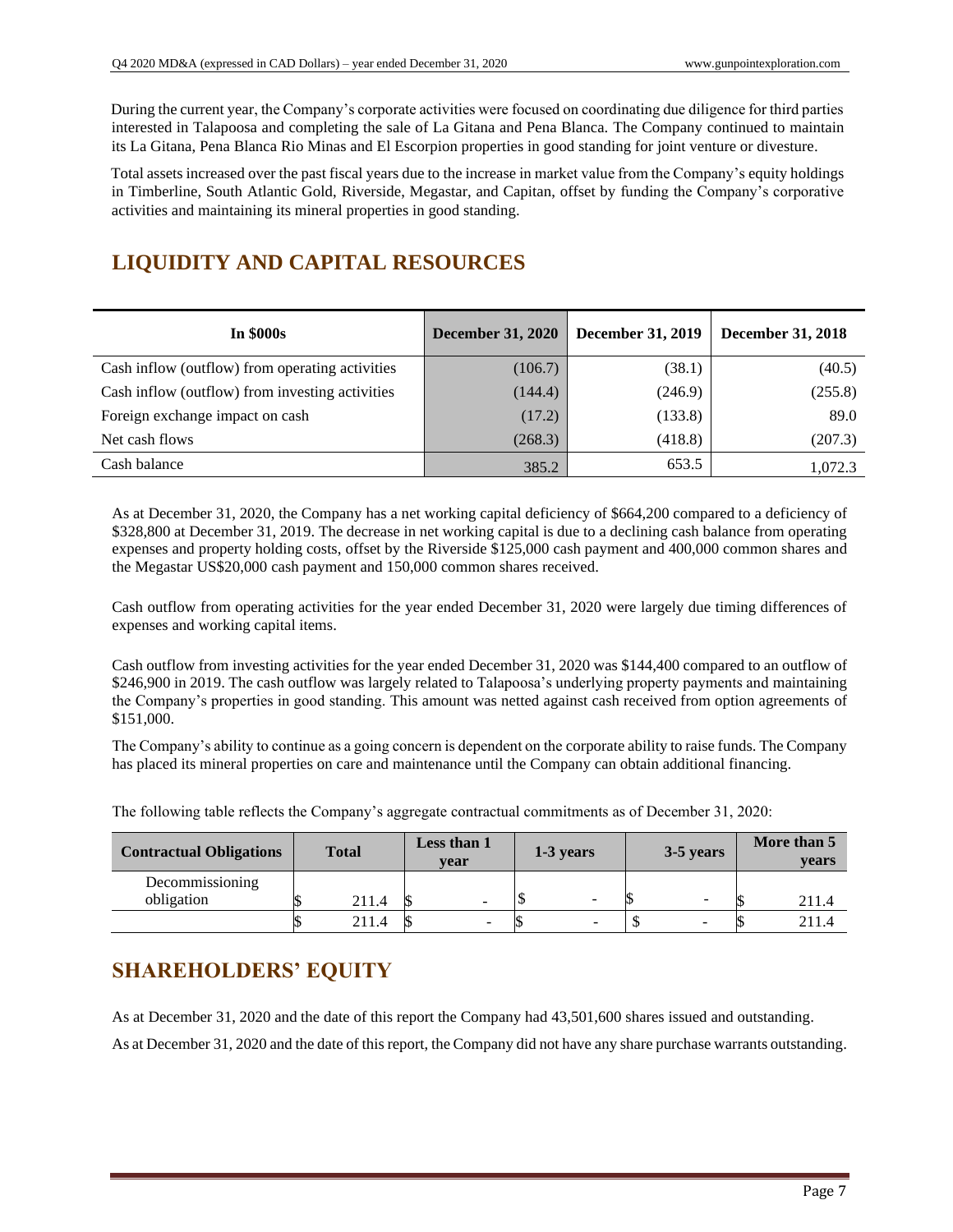The following is a summary of the stock options outstanding as at December 31, 2020 and as at the date of this report:

| Number of      | T       | <b>Exercise price per share</b> | Date               |
|----------------|---------|---------------------------------|--------------------|
| <b>options</b> | Vested  |                                 | Exdirv             |
| 1,500,000      | 750,000 | \$0.25                          | 2023<br><b>May</b> |

## **REGULATORY DISCLOSURES**

#### *Off-Balance Sheet Arrangements*

As at the date of this report, the Company does not have any off-balance sheet arrangements.

#### *Related Party Transactions*

The Company's related parties include its subsidiaries, associates over which it exercises significant influence. Transactions with related parties for goods and services are made on normal commercial terms and are considered to be at arm's length.

For the year ended December 31, 2020, an amount of \$17,000 (2019 - \$17,000) was paid to the Chief Financial Officer.

As at December 31, 2020, the Company has a promissory note in the principal amount of \$700,000 (plus related accrued interest) outstanding. The promissory note bears interest at 5% per annum and is due on demand. The promissory note and accrued interest is indebted to the President of the Company.

As of December 31, 2020, an amount of \$1,032,000 was due to Chesapeake, the parent of the Company (December 31, 2019 - \$1,035,100). These amounts are unsecured and non-interest bearing.

#### *Financial Instruments*

The following provides a comparison of carrying and fair values of each classification of financial instrument:

|                                        | <b>December 31, 2020</b> |                   | <b>December 31, 2019</b> |                   |
|----------------------------------------|--------------------------|-------------------|--------------------------|-------------------|
| <b>In \$000s</b>                       | Carrying<br>value        | <b>Fair value</b> | Carrying<br>value        | <b>Fair value</b> |
| <b>Financial assets</b>                |                          |                   |                          |                   |
| Cash and cash equivalents              | 385.2                    | 385.2             | 653.5                    | 653.5             |
| Long-term investment                   | 2,026.4                  | 2,026.4           | 442.2                    | 442.2             |
| <b>Financial liabilities</b>           |                          |                   |                          |                   |
| Accounts payable & accrued liabilities | 354.7                    | 354.7             | 288.8                    | 288.8             |
| Due to related party                   | 1,032.0                  | 1,032.0           | 1,035.1                  | 1,035.1           |

The fair value hierarchy establishes three levels to classify the inputs to valuation techniques used to measure fair value. Level 1 inputs are quoted prices (unadjusted) in active markets for identical assets or liabilities. Level 2 inputs are other than quoted prices included in Level 1 that are observable for the asset or liability, either directly (prices) or indirectly (derived from prices).

The following table sets forth the Company's assets and liabilities measured at fair value on a recurring basis by level within the fair value hierarchy. Assets and liabilities are classified in their entirety based on the lowest level of input that is significant to the fair value measurement.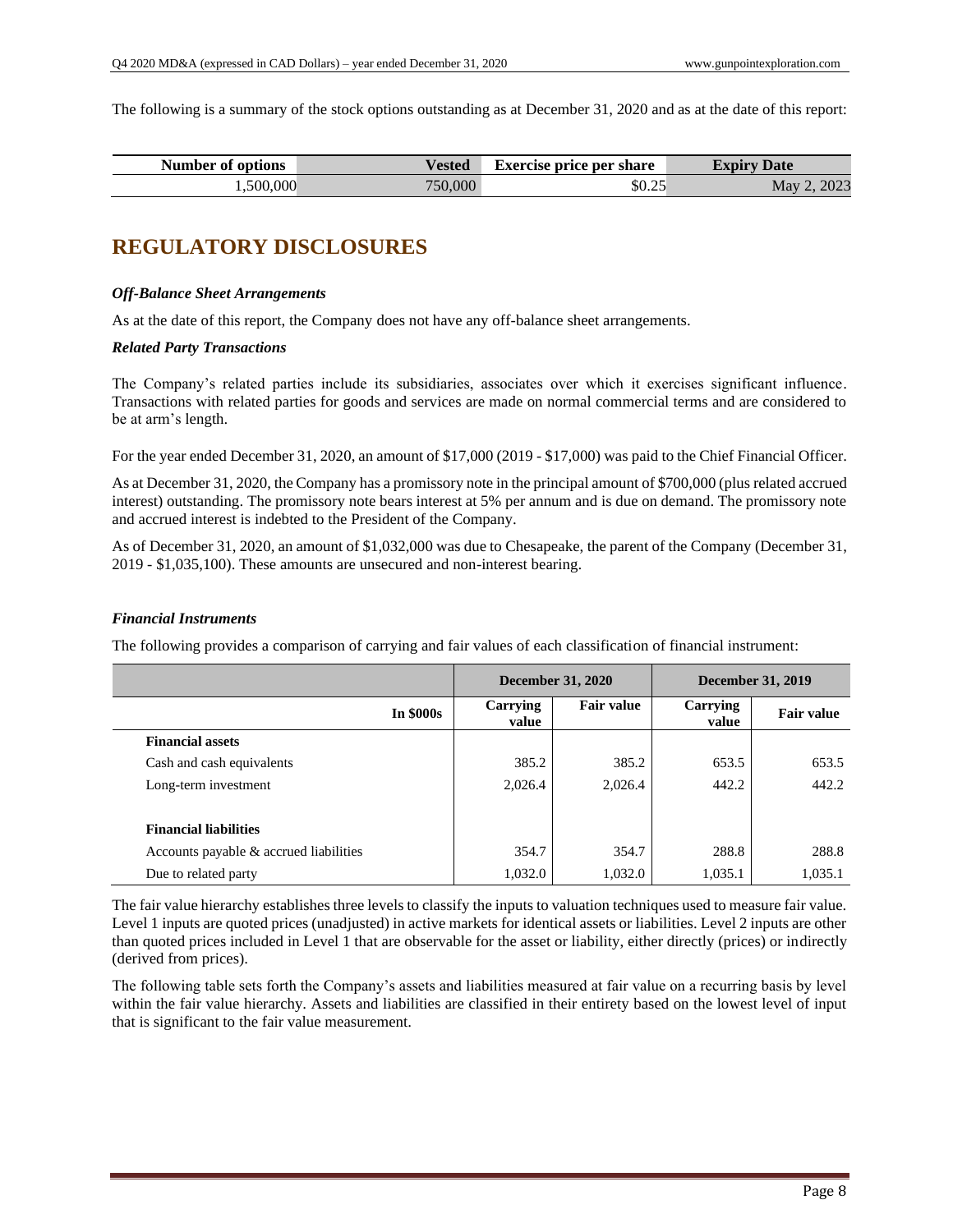| In '000              |         |                          |         |                         |
|----------------------|---------|--------------------------|---------|-------------------------|
|                      | Level 1 | <b>Level 2</b>           | Level 3 | Total December 31, 2020 |
| Long-term investment | 2,026.4 | $\overline{\phantom{a}}$ |         | 2,026.4                 |
|                      | 2,026.4 | $\overline{\phantom{0}}$ |         | 2,026.4                 |
| In '000              |         |                          |         |                         |
|                      | Level 1 | Level 2                  | Level 3 | Total December 31, 2019 |
| Long-term investment | 442.2   | $\overline{\phantom{0}}$ |         | 442.2                   |
|                      | 442.2   |                          |         | 442.2                   |

#### *Capital Management*

The Company's objectives when managing capital are to safeguard its ability to continue as a going concern in order to pursue the development of its resource properties and to maintain a flexible capital structure which optimizes the costs of capital at an acceptable risk.

In the management of capital, the Company includes the components of shareholders' equity as well as cash and investments.

The Company manages the capital structure and makes adjustments in light of changes in economic conditions and the risk characteristics of the underlying assets. To maintain or adjust its capital structure, the Company may attempt to issue new shares, issue new debts, acquire or dispose of assets or adjust the amount of cash and cash equivalents, and investments.

In order to maximize ongoing development efforts, the Company does not pay out dividends.

The Company's investment policy is to invest its cash in highly liquid short-term interest-bearing investments, such as Canadian Government treasury bills, banker's acceptances or Guaranteed Investments Certificates, with initial maturity terms less than one year from the original date of acquisition, selected with regards to the expected timing of expenditures from continuing operations.

#### *Significant Accounting Policies*

Please refer to the audited annual financial statements for the year ended December 31, 2020 which was filed on SEDAR.

### **RISKS AND UNCERTAINITIES**

The Company is in the business of acquiring, exploring and developing gold and silver properties. The Company is exposed to a number of risks and uncertainties that are common to other resource exploration companies in the same business.

The risks and uncertainties described in this section are considered by management to be the most important in the context of the Company's business. The risks and uncertainties below are not inclusive of all the risks and uncertainties the Company may be subject to and other risks may apply.

#### **COVID-19 Pandemic**

In March 2020 the World Health Organization declared coronavirus COVID-19 a global pandemic. This contagious disease outbreak, which has continued to spread, and any related adverse public health developments, has adversely affected workforces, economies, and financial markets globally, potentially leading to an economic downturn. It is not possible for the Company to predict the duration or magnitude of the adverse results of the outbreak and its effects on the Company's business at this time.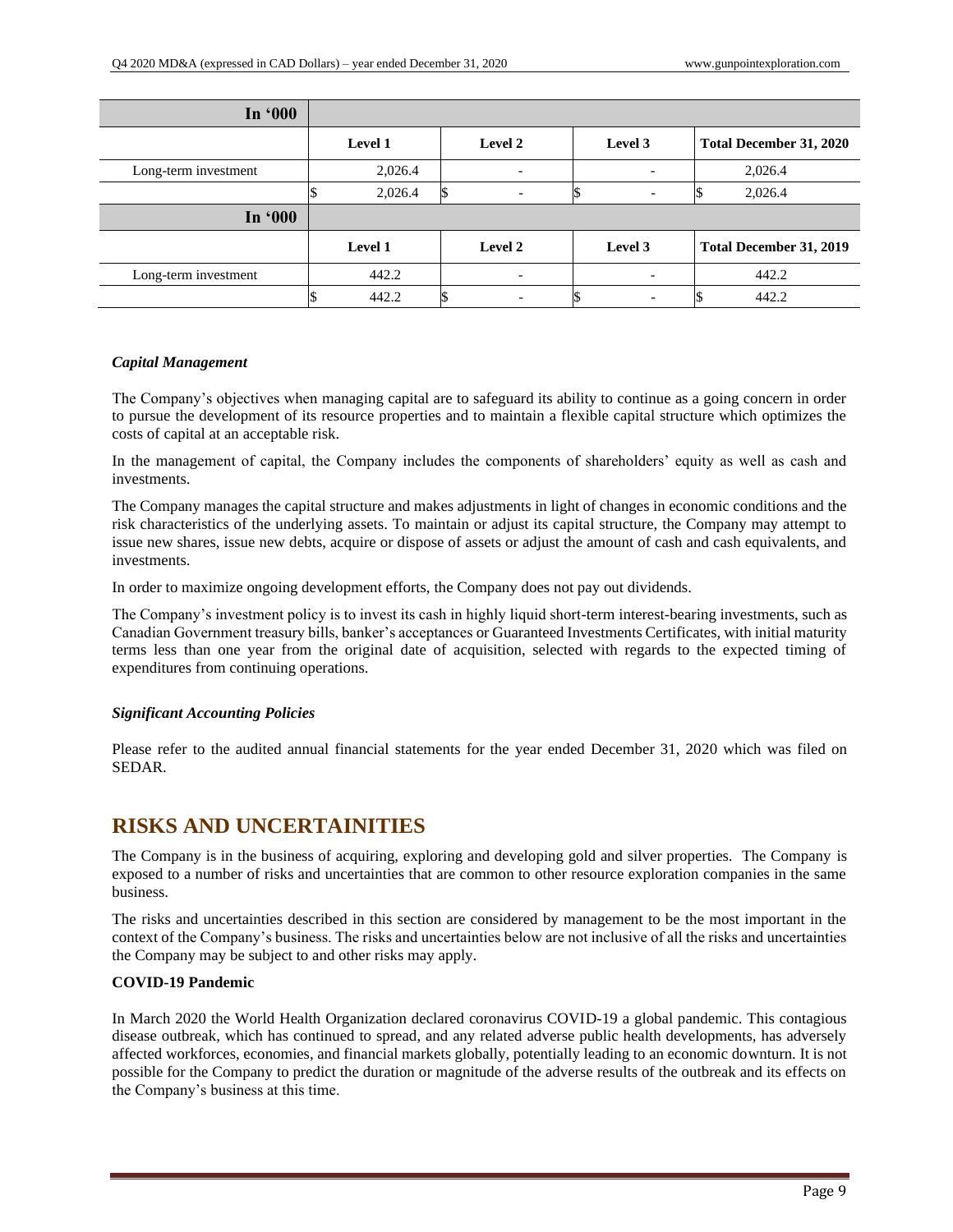#### **Early Stage – Need for Additional Funds**

Gunpoint doesn't have a history of profitable operations and its present business is at an early stage for an exploration company. The Company anticipates that it may make substantial capital expenditures for the acquisition, exploration, development and production of its mineral properties in the future. The Company currently has no operating revenue and may have limited ability to expend the capital necessary to undertake or complete future exploration or development programs. As such, the Company is subject to many risks common to other companies in the same business, including under-capitalization, cash shortages, and limitations with respect to personnel, financial and other resources and the lack of revenues. There is no assurance that Gunpoint will be successful in achieving a return on shareholders' investment and the likelihood of success must be considered in light of its early stage of operations.

The Company expects to obtain financing in the future primarily through further equity and/or debt financing, as well as through joint venturing and/or optioning out the Company's properties to qualified mineral exploration companies. There can be no assurance that the Company will succeed in obtaining additional financing, now or in the future. Failure to raise additional financing on a timely basis could cause the Company to suspend its operation and eventually to forfeit or sell its interest in its properties.

#### **Exploration and Development**

Resource exploration and development is a speculative business, characterized by a number of significant risks including, among other things, unprofitable efforts resulting not only from the failure to discover mineral deposits, but also from finding mineral deposits that, though present, are of insufficient size and/or grade to return a profit from production.

The Company does not have any operating mines at present. All the Company's properties are in the exploration stage. There is no assurance that a commercially viable mineral deposit exists on any of the Company's properties and substantial additional work will be required in order to determine the presence of any such deposit.

All of the mineral claims to which Gunpoint has a right to acquire an interest are in the exploration stages only, and are without a known body of commercial ore. Upon discovery of a mineralized occurrence, several stages of exploration and assessment are required before its economic viability can be determined. Development of the subject mineral properties would follow only if favorable results are determined at each stage of assessment. Few precious and base metal deposits are ultimately developed into producing mines.

There is no assurance that Gunpoint's mineral exploration activities will result in any discoveries of commercial bodies of ore. The long-term profitability of Gunpoint's operations will in part be directly related to the costs and success of its exploration programs, which may be affected by a number of factors.

#### **Operating Hazards and Risks**

Mining operations involve many risks, which even a combination of experience, knowledge and careful evaluation may not be able to overcome.

In the course of exploration, development and production of mineral properties, certain risks, and in particular unexpected or unusual geological operating conditions, including rock bursts, cave-ins, fires, flooding and earthquakes, may occur. Operations in which Gunpoint has a direct or indirect interest will be subject to all the hazards and risks normally incidental to exploration, development and production of mineral deposits, any of which could result in damage to or destruction of mines and other producing facilities, damage to life and property, environmental damage and possible legal liability for any or all damages.

Although Gunpoint maintains liability insurance in an amount which it considers adequate, the nature of these risks is such that liabilities could exceed policy limits, in which event Gunpoint could incur significant costs that could have a materially adverse effect upon its financial conditions.

#### **Supplies, Infrastructure, Weather and Inflation**

Gunpoint's property interests are often located in remote, undeveloped areas and the availability of infrastructure such as surface access, skilled labour, fuel and power at an economic cost cannot be assured. These are integral requirements for exploration, production and development facilities on mineral properties. Power may need to be generated on site.

Due to the partial remoteness of its exploration projects, Gunpoint may be forced to rely on the accessibility of secondary roads and air transport for the supply of goods and services.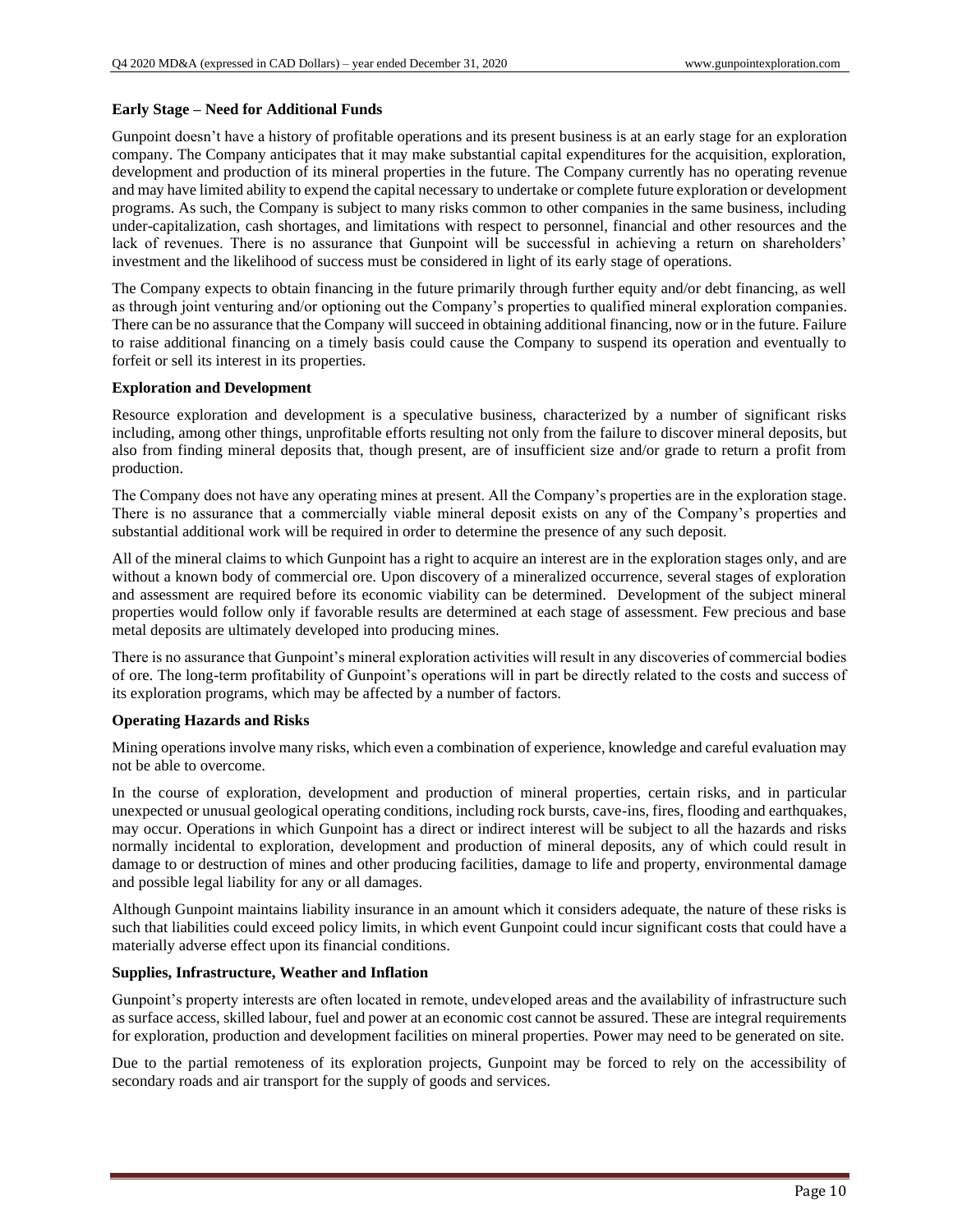#### **Metal Prices**

The mining industry, in general, is intensely competitive and there is no assurance that a profitable market will exist for the sale of metals produced even if commercial quantities of precious and/or base metals are discovered. Factors beyond the control of Gunpoint may affect the marketability of metals discovered. Pricing is affected by numerous factors beyond Gunpoint's control, such as international economic and political trends, global or regional consumption and demand patterns, increased production and smelter availability. There is no assurance that the price of metals recovered from any mineral deposit will be such that they can be mined at a profit.

#### **Title Risks**

Although Gunpoint has exercised the usual due diligence with respect to determining title to properties in which it has a material interest, there is no guarantee that title to such properties will not be challenged or impugned. Gunpoint's mineral property interests may be subject to prior unregistered agreements, or transfers, or indigenous claims, and title may be affected by undetected defects.

#### **Environmental Regulations, Permits and Licenses**

Gunpoint's operations are subject to various laws and regulations in the various jurisdictions in which the Company operates that govern the protection of the environment, exploration, development, production, taxes, labour standards, occupational health, waste disposal, safety and other matters.

Environmental legislation provides restrictions and prohibitions on spills, releases or emissions of various substances produced in association with certain mining industry operations, such as seepage from tailings disposal areas, which would result in environmental pollution. A breach of such legislation may result in imposition of fines and penalties. In addition, certain types of operations require the submission and approval of environmental impact statements. Environmental legislation is evolving in a direction of stricter standards and enforcement, and higher fines and penalties for non-compliance. Environmental assessments of proposed projects carry a heightened degree of responsibility for companies and directors, officers and employees. The cost of compliance with changes in governmental regulations has the potential to reduce the profitability of operations. Gunpoint intends to fully comply with all environmental regulations.

The current operations of Gunpoint require permits from various United States, Mexican, and Guatemalan domestic authorities and such operations are governed by laws and regulations governing prospecting, development, mining, production, exports, taxes, labour standards, occupational health, waste disposal, toxic substances, land use, environmental, mine safety and other matters.

Gunpoint believes that it is in substantial compliance with all material laws and regulations which currently apply to its activities. There can be no assurance, however, that all permits which Gunpoint may require for its operations and exploration activities will be obtainable on reasonable terms or on a timely basis or that such laws and regulations would not have an adverse effect on any mining project which the Company might undertake.

#### **Competition and Agreements with Other Parties**

The mining industry is intensely competitive in all its phases, and Gunpoint competes with other companies that have greater financial resources and technical capacity. Competition could adversely affect Gunpoint's ability to acquire suitable properties or prospects in the future.

Gunpoint may, in the future, be unable to meet its share of costs incurred under such agreements to which it is a party and it may have its interest in the properties subject to such agreements reduced as a result. Also, if other parties to such agreements do not meet their share of such costs, Gunpoint may not be able to finance the expenditures required to complete recommended programs.

#### **Economic Conditions**

Unfavorable economic conditions may negatively impact Gunpoint's financial viability. Unfavorable economic conditions could also increase Gunpoint's financing costs, decrease net income or increase net loss, limit access to capital markets and negatively impact any of the availability of credit facilities to the Company.

#### **Dependence on Management**

The Company is very dependent upon the personal efforts and commitment of its existing management. To the extent that management's services would be unavailable for any reason, a disruption to the operations of Gunpoint could result and other persons would be required to manage and operate Gunpoint.